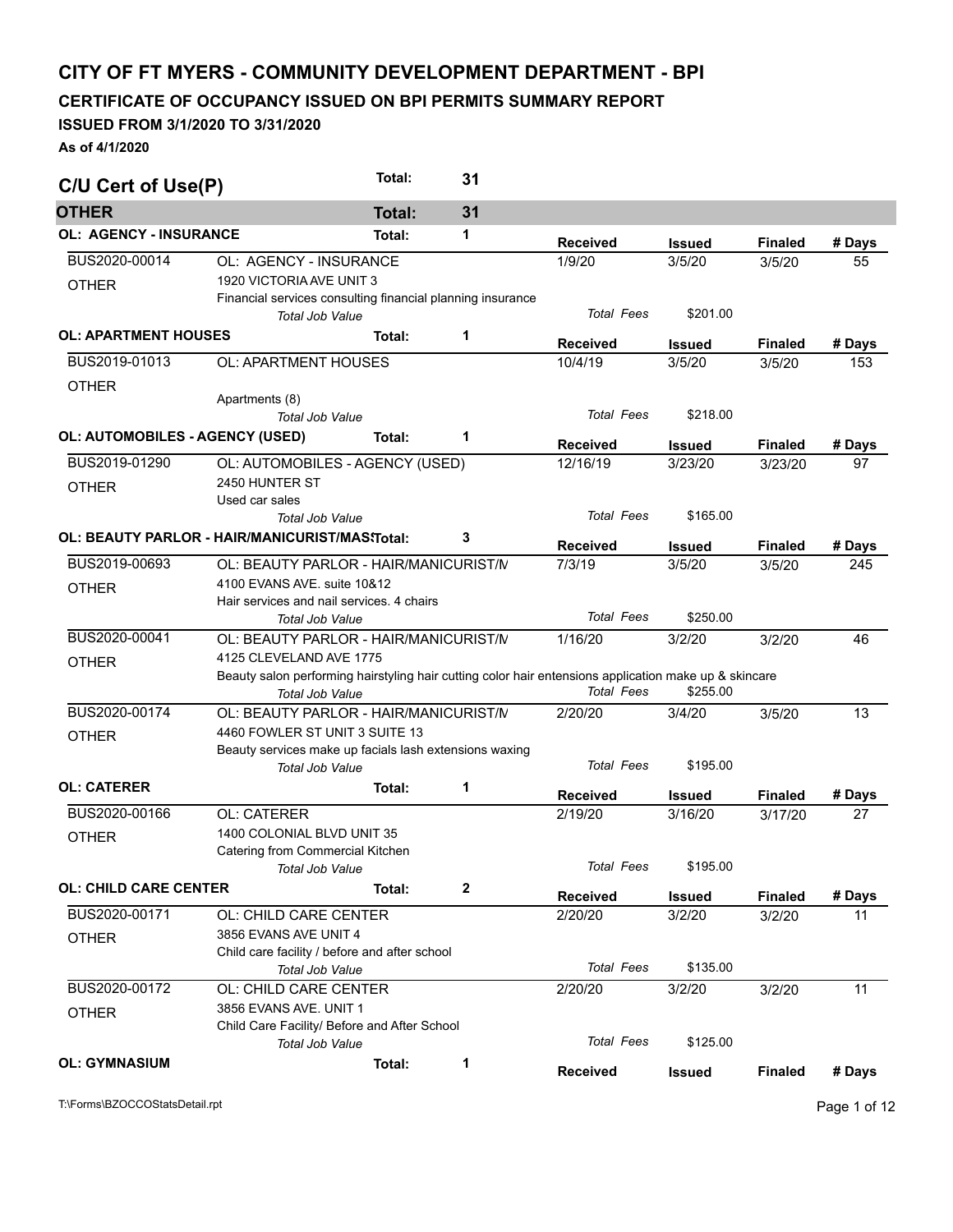| C/U Cert of Use(P)                   |                                                                                                         | Total:        | 31 |                   |                         |                |              |
|--------------------------------------|---------------------------------------------------------------------------------------------------------|---------------|----|-------------------|-------------------------|----------------|--------------|
| <b>OTHER</b>                         |                                                                                                         | <b>Total:</b> | 31 |                   |                         |                |              |
| <b>OL: GYMNASIUM</b>                 |                                                                                                         | Total:        | 1  | <b>Received</b>   |                         | <b>Finaled</b> | # Days       |
| BUS2020-00100                        | <b>OL: GYMNASIUM</b>                                                                                    |               |    | 2/4/20            | <b>Issued</b><br>3/6/20 | 3/9/20         | 34           |
| <b>OTHER</b>                         | 9861 BERNWOOD PLACE DR UNIT 150-160                                                                     |               |    |                   |                         |                |              |
|                                      | Gym - Fitness                                                                                           |               |    |                   |                         |                |              |
|                                      | Total Job Value                                                                                         |               |    | <b>Total Fees</b> | \$255.00                |                |              |
|                                      | OL: LAUNDRY-DRY CLEANING PLANT OR PRESTotal:                                                            |               | 1  | <b>Received</b>   | <b>Issued</b>           | <b>Finaled</b> | # Days       |
| BUS2020-00053                        | OL: LAUNDRY-DRY CLEANING PLANT OR PF                                                                    |               |    | 1/17/20           | 3/6/20                  | 3/9/20         | 51           |
| <b>OTHER</b>                         | 4199 PALM BEACH BLVD                                                                                    |               |    |                   |                         |                |              |
|                                      | Dry cleaners                                                                                            |               |    |                   |                         |                |              |
|                                      | Total Job Value                                                                                         |               |    | <b>Total Fees</b> | \$171.00                |                |              |
| <b>OL: MERCHANT - RETAIL</b>         |                                                                                                         | Total:        | 1  | <b>Received</b>   | <b>Issued</b>           | <b>Finaled</b> | # Days       |
| BUS2020-00137                        | <b>OL: MERCHANT - RETAIL</b>                                                                            |               |    | 2/11/20           | 3/6/20                  | 3/9/20         | 27           |
| <b>OTHER</b>                         | 4464 FOWLER STREET 102                                                                                  |               |    |                   |                         |                |              |
|                                      | <b>Quick Serve Restaurant</b>                                                                           |               |    |                   |                         |                |              |
|                                      | Total Job Value                                                                                         |               |    | <b>Total Fees</b> | \$190.00                |                |              |
| <b>OL: NIGHT CLUBS</b>               |                                                                                                         | Total:        | 1  | <b>Received</b>   | <b>Issued</b>           | <b>Finaled</b> | # Days       |
| BUS2020-00176                        | OL: NIGHT CLUBS                                                                                         |               |    | 2/20/20           | 3/4/20                  | 3/4/20         | 12.          |
| <b>OTHER</b>                         | 1527 HENDRY ST                                                                                          |               |    |                   |                         |                |              |
|                                      | Nightclub                                                                                               |               |    |                   |                         |                |              |
|                                      | <b>Total Job Value</b>                                                                                  |               |    | <b>Total Fees</b> | \$335.00                |                |              |
| <b>OL: REAL ESTATE - BROKERAGE</b>   |                                                                                                         | Total:        | 1  | <b>Received</b>   | <b>Issued</b>           | <b>Finaled</b> | # Days       |
| BUS2019-00953                        | OL: REAL ESTATE - BROKERAGE                                                                             |               |    | 9/16/19           | 3/6/20                  | 3/9/20         | 174          |
| <b>OTHER</b>                         | 1809 COLONIAL BLVD                                                                                      |               |    |                   |                         |                |              |
|                                      | Real estate brokerage                                                                                   |               |    |                   |                         |                |              |
|                                      | <b>Total Job Value</b>                                                                                  |               |    | <b>Total Fees</b> | \$255.00                |                |              |
| <b>OL: SCHOOL</b>                    |                                                                                                         | Total:        | 1  | <b>Received</b>   | <b>Issued</b>           | <b>Finaled</b> | # Days       |
| BUS2020-00173                        | OL: SCHOOL                                                                                              |               |    | 2/20/20           | 3/2/20                  | 3/2/20         | 11           |
| <b>OTHER</b>                         | 3900 BROADWAY - bldg C                                                                                  |               |    |                   |                         |                |              |
|                                      | The program provides daily trainings with adults. Employment and computer trainings. Academic skills as |               |    |                   |                         |                |              |
|                                      | well.                                                                                                   |               |    |                   |                         |                |              |
|                                      | <b>Total Job Value</b>                                                                                  |               |    | <b>Total Fees</b> | \$185.00                |                |              |
| <b>OL: SECOND HAND GOODS DEALERS</b> |                                                                                                         | Total:        | 1  | Received          | <b>Issued</b>           | <b>Finaled</b> | # Days       |
| BUS2020-00194                        | OL: SECOND HAND GOODS DEALERS                                                                           |               |    | 2/26/20           | 3/9/20                  | 3/9/20         | 12           |
| <b>OTHER</b>                         | 4440 FOWLER STREET                                                                                      |               |    |                   |                         |                |              |
|                                      | Retail Store selling mainly new and some used music instruments.                                        |               |    |                   |                         |                |              |
|                                      | Total Job Value                                                                                         |               |    | <b>Total Fees</b> | \$425.00                |                |              |
|                                      | <b>OL: SERVICE ESTABLISHMENT - GENERAL</b>                                                              | Total:        | 12 | <b>Received</b>   | <b>Issued</b>           | <b>Finaled</b> | # Days       |
| BUS2019-01291                        | OL: SERVICE ESTABLISHMENT - GENERAL                                                                     |               |    | 12/17/19          | 3/2/20                  | 3/2/20         | 76           |
| <b>OTHER</b>                         | 3350 HANSON ST F & G                                                                                    |               |    |                   |                         |                |              |
|                                      | Outfitting law enforcement vehicles and installation of equipment                                       |               |    |                   |                         |                |              |
|                                      | Total Job Value                                                                                         |               |    | <b>Total Fees</b> | \$235.00                |                |              |
| BUS2019-01312                        | OL: SERVICE ESTABLISHMENT - GENERAL                                                                     |               |    | 12/20/19          | 3/20/20                 | 3/24/20        | 95           |
| <b>OTHER</b>                         | 3600 WORK DR. UNIT A                                                                                    |               |    |                   |                         |                |              |
|                                      | Medical waste collection treatment disposal. Disposal in Orlando                                        |               |    | <b>Total Fees</b> | \$275.00                |                |              |
| BUS2020-00143                        | <b>Total Job Value</b>                                                                                  |               |    |                   |                         |                |              |
|                                      | OL: SERVICE ESTABLISHMENT - GENERAL<br>4048 EVANS AVE. SUITE 305                                        |               |    | 2/12/20           | 3/9/20                  | 3/9/20         | 26           |
| <b>OTHER</b>                         | Chiropractic & Rehab Office                                                                             |               |    |                   |                         |                |              |
|                                      | Total Job Value                                                                                         |               |    | <b>Total Fees</b> | \$235.00                |                |              |
| T:\Forms\BZOCCOStatsDetail.rpt       |                                                                                                         |               |    |                   |                         |                |              |
|                                      |                                                                                                         |               |    |                   |                         |                | Page 2 of 12 |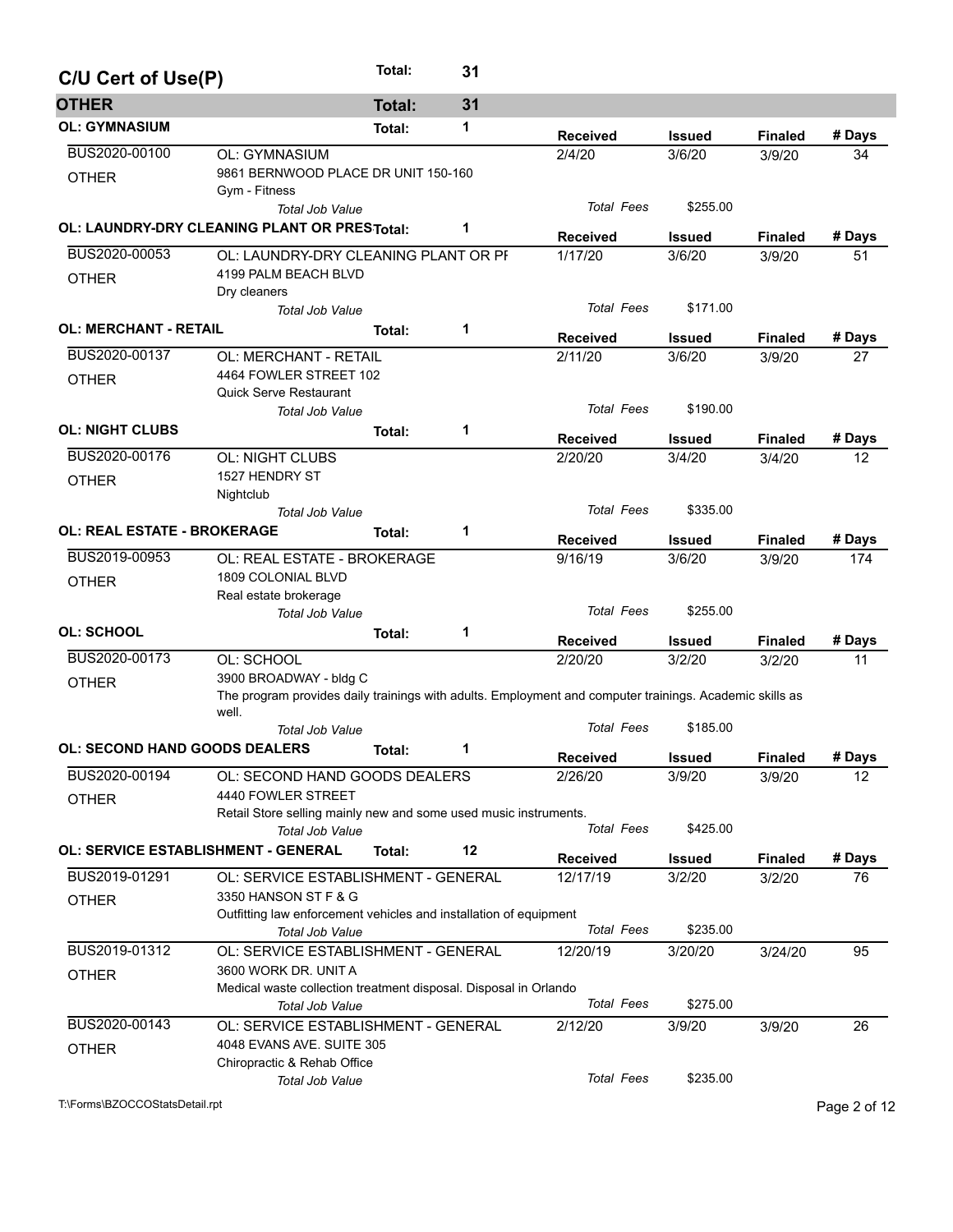| C/U Cert of Use(P)                         |                                                                                                                                                                                                              | Total:        | 31 |                   |               |                |              |
|--------------------------------------------|--------------------------------------------------------------------------------------------------------------------------------------------------------------------------------------------------------------|---------------|----|-------------------|---------------|----------------|--------------|
| <b>OTHER</b>                               |                                                                                                                                                                                                              | <b>Total:</b> | 31 |                   |               |                |              |
| <b>OL: SERVICE ESTABLISHMENT - GENERAL</b> |                                                                                                                                                                                                              | Total:        | 12 | <b>Received</b>   | <b>Issued</b> | <b>Finaled</b> | # Days       |
| BUS2020-00147                              | OL: SERVICE ESTABLISHMENT - GENERAL                                                                                                                                                                          |               |    | 2/13/20           | 3/6/20        | 3/10/20        | 26           |
| <b>OTHER</b>                               | 1705 COLONIAL BLVD B1                                                                                                                                                                                        |               |    |                   |               |                |              |
|                                            | Mental Health Therapy                                                                                                                                                                                        |               |    |                   |               |                |              |
|                                            | <b>Total Job Value</b>                                                                                                                                                                                       |               |    | <b>Total Fees</b> | \$390.00      |                |              |
| BUS2020-00178                              | OL: SERVICE ESTABLISHMENT - GENERAL                                                                                                                                                                          |               |    | 2/20/20           | 3/6/20        | 3/9/20         | 17           |
| <b>OTHER</b>                               | 3049 CLEVELAND AVE SUITE 205                                                                                                                                                                                 |               |    |                   |               |                |              |
|                                            | Tutoring company for nursing students LPN or RN<br><b>Total Job Value</b>                                                                                                                                    |               |    | <b>Total Fees</b> | \$215.00      |                |              |
| BUS2020-00179                              | OL: SERVICE ESTABLISHMENT - GENERAL                                                                                                                                                                          |               |    | 2/20/20           | 3/4/20        | 3/5/20         | 13           |
|                                            | 3677 CENTRAL AVE B                                                                                                                                                                                           |               |    |                   |               |                |              |
| <b>OTHER</b>                               | Medical office that performs rapid HIV tests and counseling services.                                                                                                                                        |               |    |                   |               |                |              |
|                                            | <b>Total Job Value</b>                                                                                                                                                                                       |               |    | <b>Total Fees</b> | \$215.00      |                |              |
| BUS2020-00186                              | OL: SERVICE ESTABLISHMENT - GENERAL                                                                                                                                                                          |               |    | 2/24/20           | 3/5/20        | 3/5/20         | 10           |
| <b>OTHER</b>                               | 2310 FIRST ST 307                                                                                                                                                                                            |               |    |                   |               |                |              |
|                                            | Law Firm                                                                                                                                                                                                     |               |    |                   |               |                |              |
|                                            | <b>Total Job Value</b>                                                                                                                                                                                       |               |    | <b>Total Fees</b> | \$150.00      |                |              |
| BUS2020-00193                              | OL: SERVICE ESTABLISHMENT - GENERAL                                                                                                                                                                          |               |    | 2/26/20           | 3/9/20        | 3/17/20        | 20           |
| <b>OTHER</b>                               | <b>44 BARKLEY CIR</b>                                                                                                                                                                                        |               |    |                   |               |                |              |
|                                            | Administrative, Billing and scheduling. Call center to answer phones and schedule appointments in the<br>clinics. Process payments and send claims electronically. Accounts payable and payroll departments. |               |    |                   |               |                |              |
|                                            | Eligability and surgery authorizations. Human resources.                                                                                                                                                     |               |    |                   |               |                |              |
|                                            | <b>Total Job Value</b>                                                                                                                                                                                       |               |    | <b>Total Fees</b> | \$255.00      |                |              |
| BUS2020-00199                              | OL: SERVICE ESTABLISHMENT - GENERAL                                                                                                                                                                          |               |    | 2/27/20           | 3/6/20        | 3/9/20         | 11           |
| <b>OTHER</b>                               | 4100 CENTER POINTE DR SUITE 105                                                                                                                                                                              |               |    |                   |               |                |              |
|                                            | Admin office non-profit organization/ Community Supervision Program.                                                                                                                                         |               |    |                   |               |                |              |
|                                            | Total Job Value                                                                                                                                                                                              |               |    | <b>Total Fees</b> | \$165.00      |                |              |
| BUS2020-00201                              | OL: SERVICE ESTABLISHMENT - GENERAL                                                                                                                                                                          |               |    | 2/27/20           | 3/16/20       | 3/17/20        | 19           |
| <b>OTHER</b>                               | 3820 COLONIAL BLVD - #200                                                                                                                                                                                    |               |    |                   |               |                |              |
|                                            | <b>Outpatient Mental Health</b>                                                                                                                                                                              |               |    | <b>Total Fees</b> | \$275.00      |                |              |
| BUS2020-00254                              | <b>Total Job Value</b>                                                                                                                                                                                       |               |    | 3/11/20           |               |                |              |
|                                            | OL: SERVICE ESTABLISHMENT - GENERAL<br>2861 WORK DRIVE #8                                                                                                                                                    |               |    |                   | 3/24/20       | 3/24/20        | 12           |
| <b>OTHER</b>                               | Air Conditioning Company                                                                                                                                                                                     |               |    |                   |               |                |              |
|                                            | Total Job Value                                                                                                                                                                                              |               |    | <b>Total Fees</b> | \$215.00      |                |              |
| BUS2020-00261                              | OL: SERVICE ESTABLISHMENT - GENERAL                                                                                                                                                                          |               |    | 3/12/20           | 3/24/20       | 3/24/20        | 11           |
| <b>OTHER</b>                               | 2607 HANSON ST UNIT 3, 4, 5                                                                                                                                                                                  |               |    |                   |               |                |              |
|                                            | Moving company - Administrative/Dispatching office for coordinating donation pickups & full service                                                                                                          |               |    |                   |               |                |              |
|                                            | moves. No outdoor storage or trucks at this location.                                                                                                                                                        |               |    |                   |               |                |              |
|                                            | Total Job Value                                                                                                                                                                                              |               |    | <b>Total Fees</b> | \$215.00      |                |              |
| <b>OL: TATTOOING PARLOR</b>                |                                                                                                                                                                                                              | Total:        | 1  | <b>Received</b>   | <b>Issued</b> | <b>Finaled</b> | # Days       |
| BUS2020-00232                              | OL: TATTOOING PARLOR                                                                                                                                                                                         |               |    | 3/5/20            | 3/16/20       | 3/17/20        | 11           |
| <b>OTHER</b>                               | 4460 FOWLER STREET                                                                                                                                                                                           |               |    |                   |               |                |              |
|                                            | <b>Tattoo Parlor</b>                                                                                                                                                                                         |               |    |                   |               |                |              |
|                                            | <b>Total Job Value</b>                                                                                                                                                                                       |               |    | <b>Total Fees</b> | \$195.00      |                |              |
| <b>OL: TAXICABS</b>                        |                                                                                                                                                                                                              | Total:        | 1  | <b>Received</b>   | <b>Issued</b> | <b>Finaled</b> | # Days       |
| BUS2020-00167                              | <b>OL: TAXICABS</b>                                                                                                                                                                                          |               |    | 2/19/20           | 3/16/20       | 3/16/20        | 25           |
| <b>OTHER</b>                               | 1685 TARGET CT 15                                                                                                                                                                                            |               |    |                   |               |                |              |
|                                            | Non-Emergency transportation service (19 vehicles)                                                                                                                                                           |               |    |                   |               |                |              |
|                                            | Total Job Value                                                                                                                                                                                              |               |    | <b>Total Fees</b> | \$1,145.00    |                |              |
| <b>OL: UNCLASSIFIED</b>                    |                                                                                                                                                                                                              | Total:        | 1  | <b>Received</b>   | <b>Issued</b> | <b>Finaled</b> | # Days       |
| T:\Forms\BZOCCOStatsDetail.rpt             |                                                                                                                                                                                                              |               |    |                   |               |                | Page 3 of 12 |
|                                            |                                                                                                                                                                                                              |               |    |                   |               |                |              |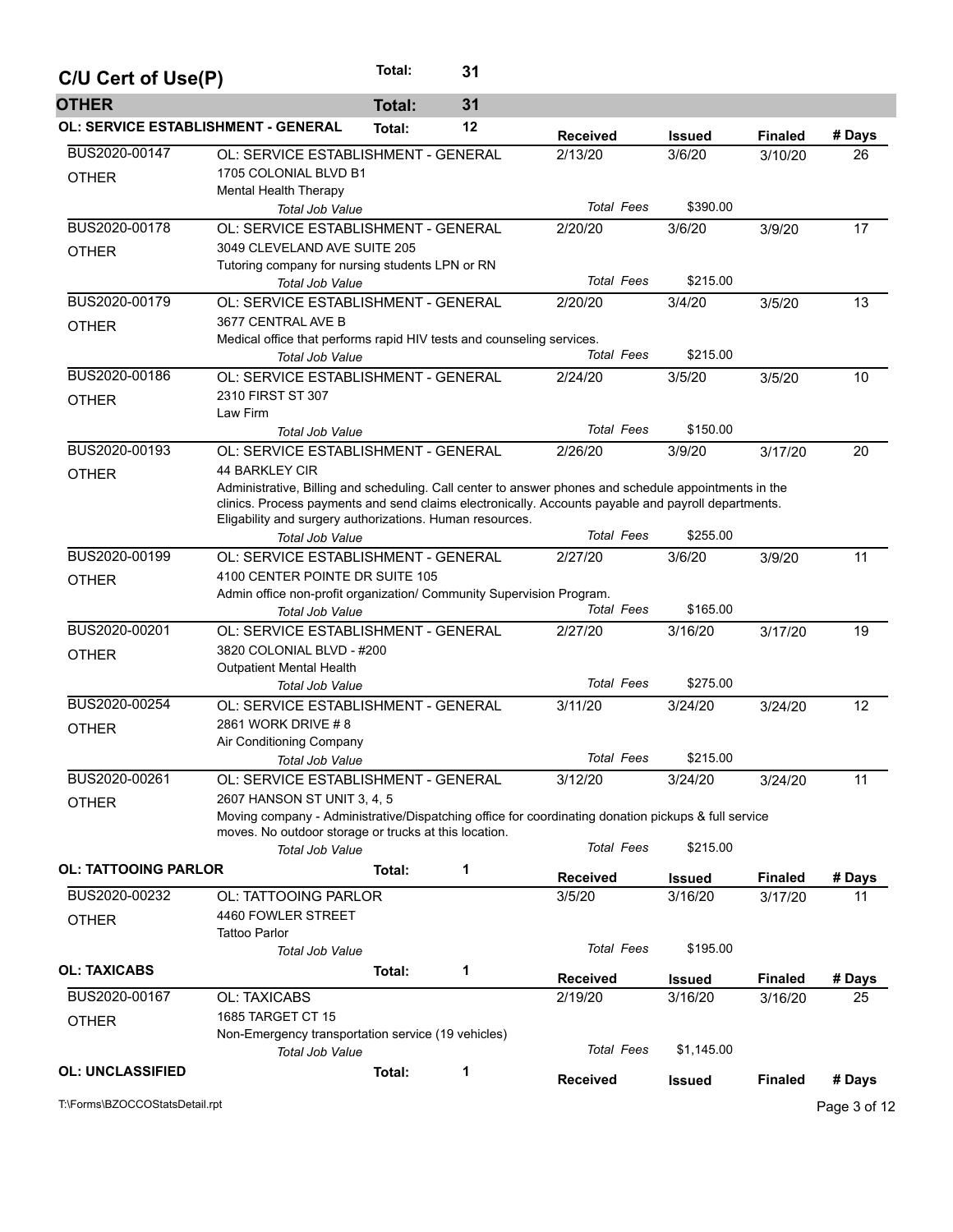| C/U Cert of Use(P)            |                                                                                                                                                                                                                                                                                         | Total:                  | 31             |                            |                          |                           |        |
|-------------------------------|-----------------------------------------------------------------------------------------------------------------------------------------------------------------------------------------------------------------------------------------------------------------------------------------|-------------------------|----------------|----------------------------|--------------------------|---------------------------|--------|
| <b>OTHER</b>                  |                                                                                                                                                                                                                                                                                         | <b>Total:</b>           | 31             |                            |                          |                           |        |
| <b>OL: UNCLASSIFIED</b>       |                                                                                                                                                                                                                                                                                         | Total:                  | 1              |                            |                          |                           | # Days |
| BUS2020-00162<br><b>OTHER</b> | OL: UNCLASSIFIED<br>3651 EVANS AVE 104<br>Family Church                                                                                                                                                                                                                                 |                         |                | <b>Received</b><br>2/19/20 | <b>Issued</b><br>3/26/20 | <b>Finaled</b><br>3/26/20 | 36     |
|                               | <b>Total Job Value</b>                                                                                                                                                                                                                                                                  |                         |                | <b>Total Fees</b>          | \$145.00                 |                           |        |
|                               |                                                                                                                                                                                                                                                                                         | <b>Total Job Value:</b> |                | \$0.00                     |                          |                           |        |
| $C/U$ Cert of Use $(P)$       |                                                                                                                                                                                                                                                                                         | <b>Total Fees:</b>      |                | \$7,880.00                 |                          |                           |        |
| Certificate of Occupancy(P)   |                                                                                                                                                                                                                                                                                         | Total:                  | 97             |                            |                          |                           |        |
| <b>OTHER</b>                  |                                                                                                                                                                                                                                                                                         | <b>Total:</b>           | $\mathbf{3}$   |                            |                          |                           |        |
| Garage/Carport                |                                                                                                                                                                                                                                                                                         | Total:                  | 3              | <b>Received</b>            | <b>Issued</b>            | <b>Finaled</b>            | # Days |
| BLD2018-01679                 | Garage/Carport                                                                                                                                                                                                                                                                          |                         |                | 5/23/18                    | 10/30/18                 | 3/12/20                   | 658    |
| <b>OTHER</b>                  | 4905 EASTWOOD GREENS ST - GARAGE 2<br>CONSTRUCTION OF (1) 1-STORY 9 BAY GARAGE BUILDING ((PDOX))<br><b>Total Job Value</b>                                                                                                                                                              |                         | \$183,975.00   | <b>Total Fees</b>          | \$2,735.18               |                           |        |
| BLD2018-01680                 | Garage/Carport                                                                                                                                                                                                                                                                          |                         |                | 5/23/18                    | 10/30/18                 | 3/12/20                   | 658    |
| <b>OTHER</b>                  | 4909 EASTWOOD GREENS ST - GARAGE 3<br>CONSTRUCTION OF (1) 1-STORY 9 BAY GARAGE BUILDING ((PDOX))<br><b>Total Job Value</b>                                                                                                                                                              |                         | \$183,975.00   | <b>Total Fees</b>          | \$2,722.68               |                           |        |
| BLD2018-01833                 | Garage/Carport                                                                                                                                                                                                                                                                          |                         |                | 6/1/18                     | 3/25/19                  | 3/23/20                   | 660    |
| <b>OTHER</b>                  | 4770 CYPRESS GARDENS LOOP<br>Garage 3 New construction of 6 bay garage                                                                                                                                                                                                                  |                         | \$165,222.00   | <b>Total Fees</b>          | \$2,244.34               |                           |        |
| <b>BUILDING</b>               | Total Job Value                                                                                                                                                                                                                                                                         | <b>Total:</b>           | 94             |                            |                          |                           |        |
| <b>Apartments 3-4 Units</b>   |                                                                                                                                                                                                                                                                                         | Total:                  | 2              |                            |                          |                           |        |
|                               |                                                                                                                                                                                                                                                                                         |                         |                | <b>Received</b>            | <b>Issued</b>            | <b>Finaled</b>            | # Days |
| BLD2019-01211                 | Apartments 3-4 Units<br>10516 CASELLA WAY Building 42                                                                                                                                                                                                                                   |                         |                | 4/12/19                    | 7/5/19                   | 3/25/20                   | 348    |
| <b>BUILDING</b>               | Construction of a 4 unit coach building                                                                                                                                                                                                                                                 |                         |                |                            |                          |                           |        |
|                               | <b>Total Job Value</b>                                                                                                                                                                                                                                                                  |                         | \$1,314,331.00 | <b>Total Fees</b>          | \$13,543.34              |                           |        |
| BLD2019-01767                 | Apartments 3-4 Units                                                                                                                                                                                                                                                                    |                         |                | 5/31/19                    | 7/31/19                  | 3/23/20                   | 296    |
| <b>BUILDING</b>               | 11884 ARBORETUM RUN DR<br>Construction of a 4 unit multi family building<br>Total Job Value                                                                                                                                                                                             |                         | \$1,256,146.00 | <b>Total Fees</b>          | \$34,338.11              |                           |        |
| <b>Apartments 5+ Units</b>    |                                                                                                                                                                                                                                                                                         | Total:                  | 7              | <b>Received</b>            | <b>Issued</b>            | <b>Finaled</b>            | # Days |
| BLD2018-00706                 | Apartments 5+ Units                                                                                                                                                                                                                                                                     |                         |                | 3/12/18                    | 8/24/18                  | 3/20/20                   | 738    |
| <b>BUILDING</b>               | 5070 MINA CIR - BUILDING 8<br>in aggregate, a 327 unit new construction, multifamily project with 19 total buildings. Specifically, this<br>building permit application references building #8, which is a 3 story structure with 27 multi-family units.<br>((pdox))<br>Total Job Value |                         | \$4,235,198.40 | Total Fees                 | \$250,602.63             |                           |        |
| BLD2018-01658                 | Apartments 5+ Units                                                                                                                                                                                                                                                                     |                         |                | 5/23/18                    | 8/30/18                  | 3/19/20                   | 666    |
| <b>BUILDING</b>               | 4901 EASTWOOD GREENS ST - BLDG 1<br>CONSTRUCTION OF (1) 3-STORY, 24 UNIT MULTI FAMILY APARTMENT BUILDING ((PDOX))<br>Total Job Value                                                                                                                                                    |                         | \$3,239,316.00 | Total Fees                 | \$215,809.84             |                           |        |
| BLD2018-01659                 | Apartments 5+ Units                                                                                                                                                                                                                                                                     |                         |                | 5/23/18                    | 8/30/18                  | 3/10/20                   | 657    |
| <b>BUILDING</b>               | 4905 EASTWOOD GREENS ST - BLDG 2<br>CONSTRUCTION OF (1) 3-STORY, 24 UNIT MULTI FAMILY APARTMENT BUILDING ((PDOX))<br>Total Job Value                                                                                                                                                    |                         | \$4,187,858.00 |                            | Total Fees \$227,176.15  |                           |        |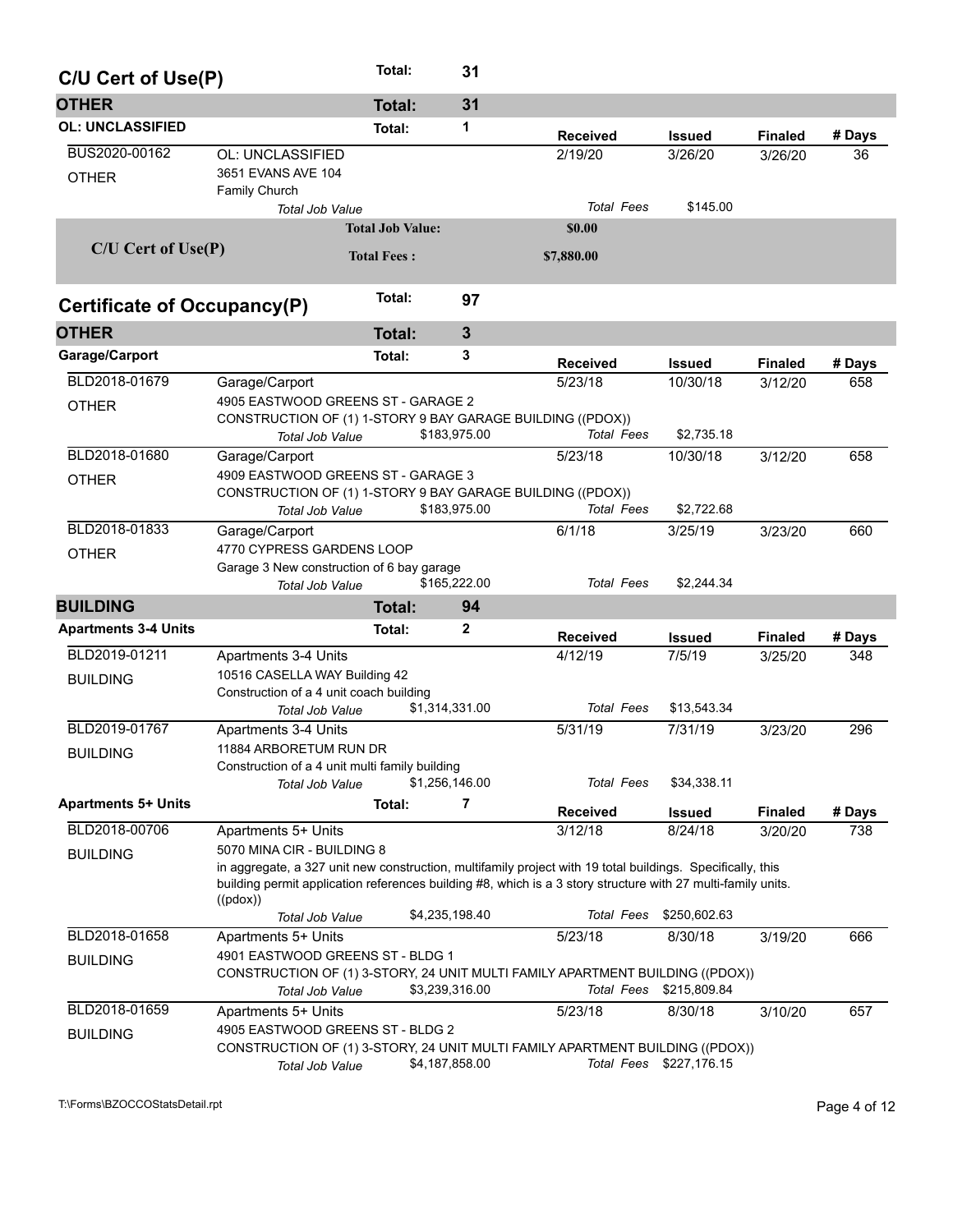| Certificate of Occupancy(P)    |                                                                                                                          | Total:        | 97             |                   |                         |                |              |
|--------------------------------|--------------------------------------------------------------------------------------------------------------------------|---------------|----------------|-------------------|-------------------------|----------------|--------------|
| <b>BUILDING</b>                |                                                                                                                          | <b>Total:</b> | 94             |                   |                         |                |              |
| <b>Apartments 5+ Units</b>     |                                                                                                                          | Total:        | 7              | <b>Received</b>   | Issued                  | <b>Finaled</b> | # Days       |
| BLD2018-01660                  | Apartments 5+ Units                                                                                                      |               |                | 5/23/18           | 8/30/18                 | 3/23/20        | 670          |
| <b>BUILDING</b>                | 4909 EASTWOOD GREENS ST - BLDG 3                                                                                         |               |                |                   |                         |                |              |
|                                | CONSTRUCTION OF (1) 3-STORY, 24 UNIT MULTI FAMILY APARTMENT BUILDING ((PDOX))                                            |               |                |                   |                         |                |              |
|                                | Total Job Value                                                                                                          |               | \$3,239,316.00 |                   | Total Fees \$215,759.84 |                |              |
| BLD2018-01803                  | Apartments 5+ Units                                                                                                      |               |                | 6/1/18            | 12/21/18                | 3/23/20        | 661          |
| <b>BUILDING</b>                | 4770 CYPRESS GARDENS LOOP                                                                                                |               |                |                   |                         |                |              |
|                                | Bld 6 New construction of Type I Apartment building with 24 units totalling 27897 sqft. ((PDOX))<br>Total Job Value      |               | \$3,493,262.00 |                   | Total Fees \$230,212.10 |                |              |
| BLD2018-01804                  | Apartments 5+ Units                                                                                                      |               |                | 6/1/18            | 12/21/18                | 3/6/20         | 644          |
|                                | 4755 CYPRESS GARDENS LOOP                                                                                                |               |                |                   |                         |                |              |
| <b>BUILDING</b>                | Bld 5 New construction of Type I Apartment building with 24 units totalling 27897 sqft. ((PDOX))                         |               |                |                   |                         |                |              |
|                                | Total Job Value                                                                                                          |               | \$3,493,262.00 |                   | Total Fees \$230,151.22 |                |              |
| BLD2018-01809                  | Apartments 5+ Units                                                                                                      |               |                | 6/1/18            | 12/21/18                | 3/6/20         | 644          |
| <b>BUILDING</b>                | 4760 CYPRESS GARDENS LOOP                                                                                                |               |                |                   |                         |                |              |
|                                | Bld 7 New construction of Type II Apartment building with 24 units totalling 29526 sqft. ((PDOX))                        |               |                |                   |                         |                |              |
|                                | Total Job Value                                                                                                          |               | \$3,697,246.00 |                   | Total Fees \$231,952.65 |                |              |
| <b>Commercial Building</b>     |                                                                                                                          | Total:        | 6              | <b>Received</b>   | Issued                  | <b>Finaled</b> | # Days       |
| BLD2005-03623                  | <b>Commercial Building</b>                                                                                               |               |                | 9/30/05           | 7/19/06                 | 3/30/20        | 5,294        |
| <b>BUILDING</b>                |                                                                                                                          |               |                |                   |                         |                |              |
|                                | Pre-fabricated metal building (P-DOX)                                                                                    |               |                |                   |                         |                |              |
|                                | Total Job Value                                                                                                          |               | \$847,625.00   | <b>Total Fees</b> | \$39,091.75             |                |              |
| BLD2018-01784                  | <b>Commercial Building</b>                                                                                               |               |                | 5/31/18           | 4/12/19                 | 3/18/20        | 657          |
| <b>BUILDING</b>                | 4985 EASTWOOD GREENS ST - AMENITY CENTER                                                                                 |               |                |                   |                         |                |              |
|                                | Construction of (1) 1 Story Building - Clubhouse ((PDOX))                                                                |               |                |                   |                         |                |              |
|                                | Total Job Value                                                                                                          |               | \$1,149,434.00 | <b>Total Fees</b> | \$47,056.63             |                |              |
| BLD2019-01517                  | <b>Commercial Building</b>                                                                                               |               |                | 5/10/19           | 8/22/19                 | 3/20/20        | 315          |
| <b>BUILDING</b>                | 3151 WINKLER AVE BLDG 7<br>Build 7200 sq ft self storage building. This is identified as building 7, 9 10 & 11 on plans. |               |                |                   |                         |                |              |
|                                | <b>Total Job Value</b>                                                                                                   |               | \$671,184.00   | <b>Total Fees</b> | \$11,425.17             |                |              |
| BLD2019-01520                  | <b>Commercial Building</b>                                                                                               |               |                | 5/10/19           | 8/22/19                 | 3/12/20        | 307          |
|                                | 3151 WINKLER AVE BLDG 13                                                                                                 |               |                |                   |                         |                |              |
| <b>BUILDING</b>                | Build a 4800sq. ft. self storage building. This is identified on plans as Building 13 & 14.                              |               |                |                   |                         |                |              |
|                                | Total Job Value                                                                                                          |               | \$447,456.00   | <b>Total Fees</b> | \$7,659.53              |                |              |
| BLD2019-02576                  | <b>Commercial Building</b>                                                                                               |               |                | 8/14/19           | 9/19/19                 | 3/2/20         | 200          |
| <b>BUILDING</b>                | 9321 BEN C PRATT SIX MILE CYPRESS PKWY 160                                                                               |               |                |                   |                         |                |              |
|                                | Tenant improvement build out                                                                                             |               |                |                   |                         |                |              |
|                                | Total Job Value                                                                                                          |               | \$55,200.00    | <b>Total Fees</b> | \$832.67                |                |              |
| BLD2019-02923                  | <b>Commercial Building</b>                                                                                               |               |                | 9/16/19           | 10/30/19                | 3/16/20        | 182          |
| <b>BUILDING</b>                | 4985 EASTWOOD GREENS ST - CABANA                                                                                         |               |                |                   |                         |                |              |
|                                | Construction of pool cabanas for Eastwood Apartments.                                                                    |               | \$20,000.00    | <b>Total Fees</b> | \$266.13                |                |              |
| <b>Single Family</b>           | Total Job Value                                                                                                          | Total:        | 58             |                   |                         |                |              |
|                                |                                                                                                                          |               |                | <b>Received</b>   | <b>Issued</b>           | <b>Finaled</b> | # Days       |
| BLD2018-01583                  | Single Family                                                                                                            |               |                | 5/17/18           | 1/30/19                 | 3/5/20         | 657          |
| <b>BUILDING</b>                | 3732 MAXINE ST                                                                                                           |               |                |                   |                         |                |              |
|                                | New single family home                                                                                                   |               | \$418,010.00   | <b>Total Fees</b> | \$3,097.61              |                |              |
| BLD2018-01896                  | <b>Total Job Value</b>                                                                                                   |               |                |                   |                         |                |              |
|                                | Single Family                                                                                                            |               |                | 6/6/18            | 6/13/18                 | 3/11/20        | 643          |
| <b>BUILDING</b>                | 2848 ROYAL GARDENS AVE<br>New Construction of a Single Family Home ((PDOX))                                              |               |                |                   |                         |                |              |
|                                | Total Job Value                                                                                                          |               | \$310,817.00   | <b>Total Fees</b> | \$19,107.63             |                |              |
|                                |                                                                                                                          |               |                |                   |                         |                |              |
| T:\Forms\BZOCCOStatsDetail.rpt |                                                                                                                          |               |                |                   |                         |                | Page 5 of 12 |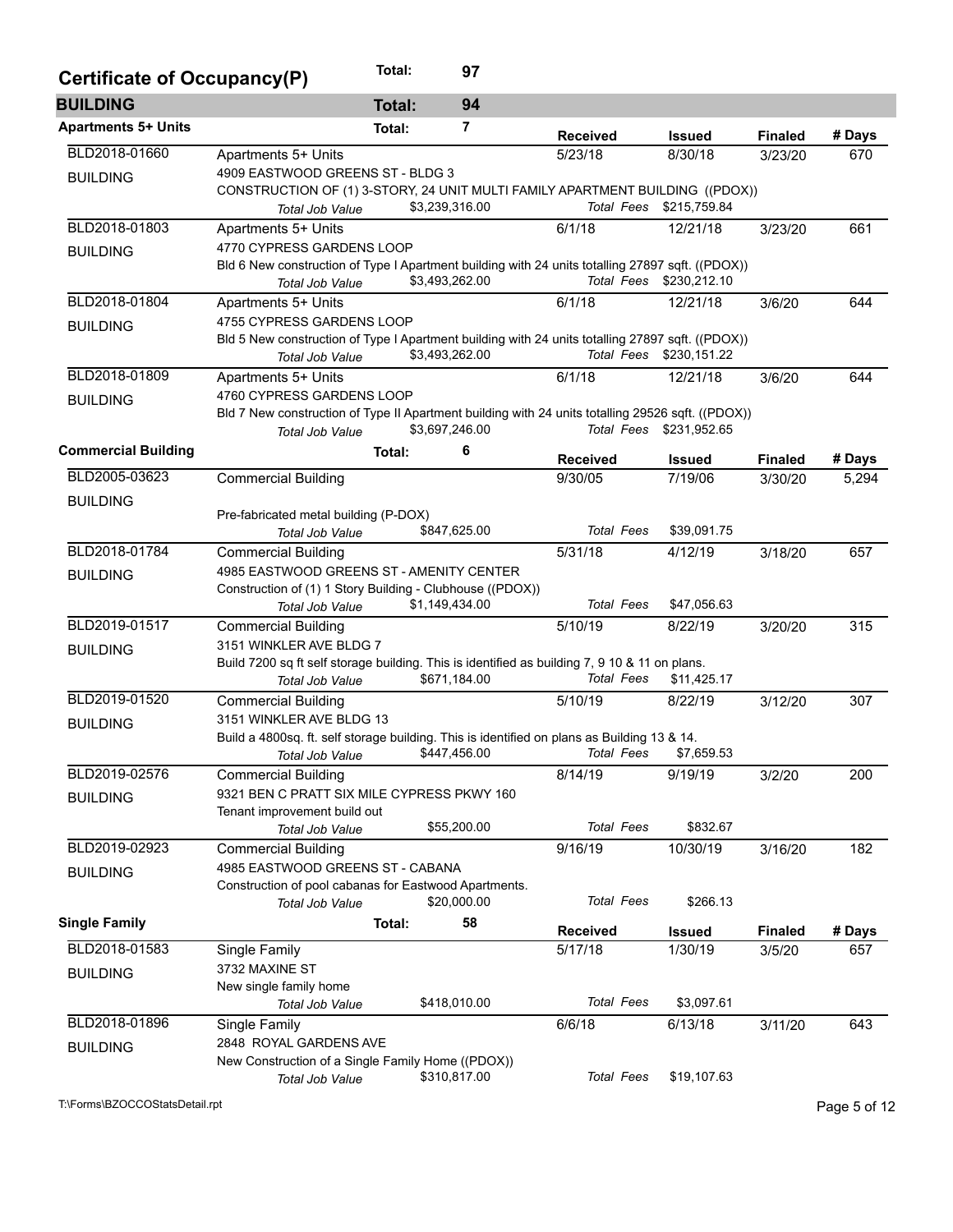| Certificate of Occupancy(P) |                                                                                | Total:        | 97             |                   |               |                |        |
|-----------------------------|--------------------------------------------------------------------------------|---------------|----------------|-------------------|---------------|----------------|--------|
| <b>BUILDING</b>             |                                                                                | <b>Total:</b> | 94             |                   |               |                |        |
| <b>Single Family</b>        |                                                                                | Total:        | 58             | <b>Received</b>   | <b>Issued</b> | <b>Finaled</b> | # Days |
| BLD2018-02913               | Single Family                                                                  |               |                | 8/23/18           | 9/12/18       | 3/13/20        | 568    |
| <b>BUILDING</b>             | 2855 ROYAL GARDENS AVE                                                         |               |                |                   |               |                |        |
|                             | New construction for a single family residence. ((P-DOX))                      |               |                |                   |               |                |        |
|                             | Total Job Value                                                                |               | \$427,897.00   | <b>Total Fees</b> | \$19,173.01   |                |        |
| BLD2018-03384               | Single Family                                                                  |               |                | 10/12/18          | 11/19/18      | 3/25/20        | 529    |
| <b>BUILDING</b>             | 2912 VALENCIA WAY                                                              |               |                |                   |               |                |        |
|                             | <b>NEW SINGLE FAMILY HOME</b>                                                  |               |                |                   |               |                |        |
|                             | Total Job Value                                                                |               | \$1,787,700.00 | <b>Total Fees</b> | \$11,002.41   |                |        |
| BLD2019-00375               | Single Family                                                                  |               |                | 2/4/19            | 2/27/19       | 3/16/20        | 405    |
| <b>BUILDING</b>             | 2047 WALTMAN ST                                                                |               |                |                   |               |                |        |
|                             | room addition (PDOX)                                                           |               |                |                   |               |                |        |
|                             | Total Job Value                                                                |               | \$15,000.00    | <b>Total Fees</b> | \$240.54      |                |        |
| BLD2019-01089               | Single Family                                                                  |               |                | 4/3/19            | 7/24/19       | 3/13/20        | 345    |
| <b>BUILDING</b>             | 4003 WOODSIDE AVE                                                              |               |                |                   |               |                |        |
|                             | new single family home impact windows                                          |               | \$188,588.00   | <b>Total Fees</b> | \$8,735.08    |                |        |
|                             | Total Job Value                                                                |               |                |                   |               |                |        |
| BLD2019-01198               | Single Family                                                                  |               |                | 4/11/19           | 9/24/19       | 3/23/20        | 346    |
| <b>BUILDING</b>             | 10482 PRATO DR                                                                 |               |                |                   |               |                |        |
|                             | Construction of a single family residence SHUTTERS<br><b>Total Job Value</b>   |               | \$330,030.00   | <b>Total Fees</b> | \$2,737.63    |                |        |
| BLD2019-01402               |                                                                                |               |                | 4/29/19           | 8/29/19       |                |        |
|                             | Single Family<br>10003 WINDY POINTE CT                                         |               |                |                   |               | 3/27/20        | 332    |
| <b>BUILDING</b>             | New construction of lot 651 (452-Left) SHUTTERS                                |               |                |                   |               |                |        |
|                             | Total Job Value                                                                |               | \$359,543.00   | <b>Total Fees</b> | \$12,777.58   |                |        |
| BLD2019-01406               | Single Family                                                                  |               |                | 4/29/19           | 7/8/19        | 3/13/20        | 318    |
|                             | 10012 CHESAPEAKE BAY DR                                                        |               |                |                   |               |                |        |
| <b>BUILDING</b>             | New construction lot #436 (507-right). IMPACT GLASS                            |               |                |                   |               |                |        |
|                             | Total Job Value                                                                |               | \$547,764.00   | <b>Total Fees</b> | \$14,243.86   |                |        |
| BLD2019-01424               | Single Family                                                                  |               |                | 4/30/19           | 9/13/19       | 3/4/20         | 308    |
| <b>BUILDING</b>             | 11715 KATI FALLS LN                                                            |               |                |                   |               |                |        |
|                             | new construction of a single family residence 501 (502-left) SHUTTERS          |               |                |                   |               |                |        |
|                             | <b>Total Job Value</b>                                                         |               | \$393,097.00   | <b>Total Fees</b> | \$13,116.98   |                |        |
| BLD2019-01493               | Single Family                                                                  |               |                | 5/8/19            | 8/29/19       | 3/27/20        | 323    |
| <b>BUILDING</b>             | 11481 RIVERSTONE LN                                                            |               |                |                   |               |                |        |
|                             | new construction of a single family residence lot 575 (452 right) IMPACT GLASS |               |                |                   |               |                |        |
|                             | Total Job Value                                                                |               | \$359,543.00   | <b>Total Fees</b> | \$12,826.33   |                |        |
| BLD2019-01814               | Single Family                                                                  |               |                | 6/5/19            | 9/6/19        | 3/5/20         | 273    |
| <b>BUILDING</b>             | 10064 CHESAPEAKE BAY DR                                                        |               |                |                   |               |                |        |
|                             | New construction lot #512 (509 right) SHUTTERS                                 |               |                |                   |               |                |        |
|                             | Total Job Value                                                                |               | \$547,764.00   | <b>Total Fees</b> | \$13,818.42   |                |        |
| BLD2019-01916               | Single Family                                                                  |               |                | 6/12/19           | 7/31/19       | 3/12/20        | 274    |
| <b>BUILDING</b>             | 4580 WATERCOLOR WAY                                                            |               |                |                   |               |                |        |
|                             | new single family home; impact glass home                                      |               |                |                   |               |                |        |
|                             | Total Job Value                                                                |               | \$366,645.00   | <b>Total Fees</b> | \$15,613.05   |                |        |
| BLD2019-02021               | Single Family                                                                  |               |                | 6/25/19           | 8/5/19        | 3/9/20         | 258    |
| <b>BUILDING</b>             | 11955 BAY OAK DR                                                               |               |                |                   |               |                |        |
|                             | construction of a single family residence SHUTTERS                             |               | \$385,749.00   | <b>Total Fees</b> | \$10,755.77   |                |        |
| BLD2019-02204               | Total Job Value                                                                |               |                |                   |               |                |        |
|                             | Single Family<br>1836 HANSON ST                                                |               |                | 7/9/19            | 9/9/19        | 3/30/20        | 264    |
| <b>BUILDING</b>             | new single family SHUTTERS                                                     |               |                |                   |               |                |        |
|                             |                                                                                |               |                |                   |               |                |        |

T:\Forms\BZOCCOStatsDetail.rpt Page 6 of 12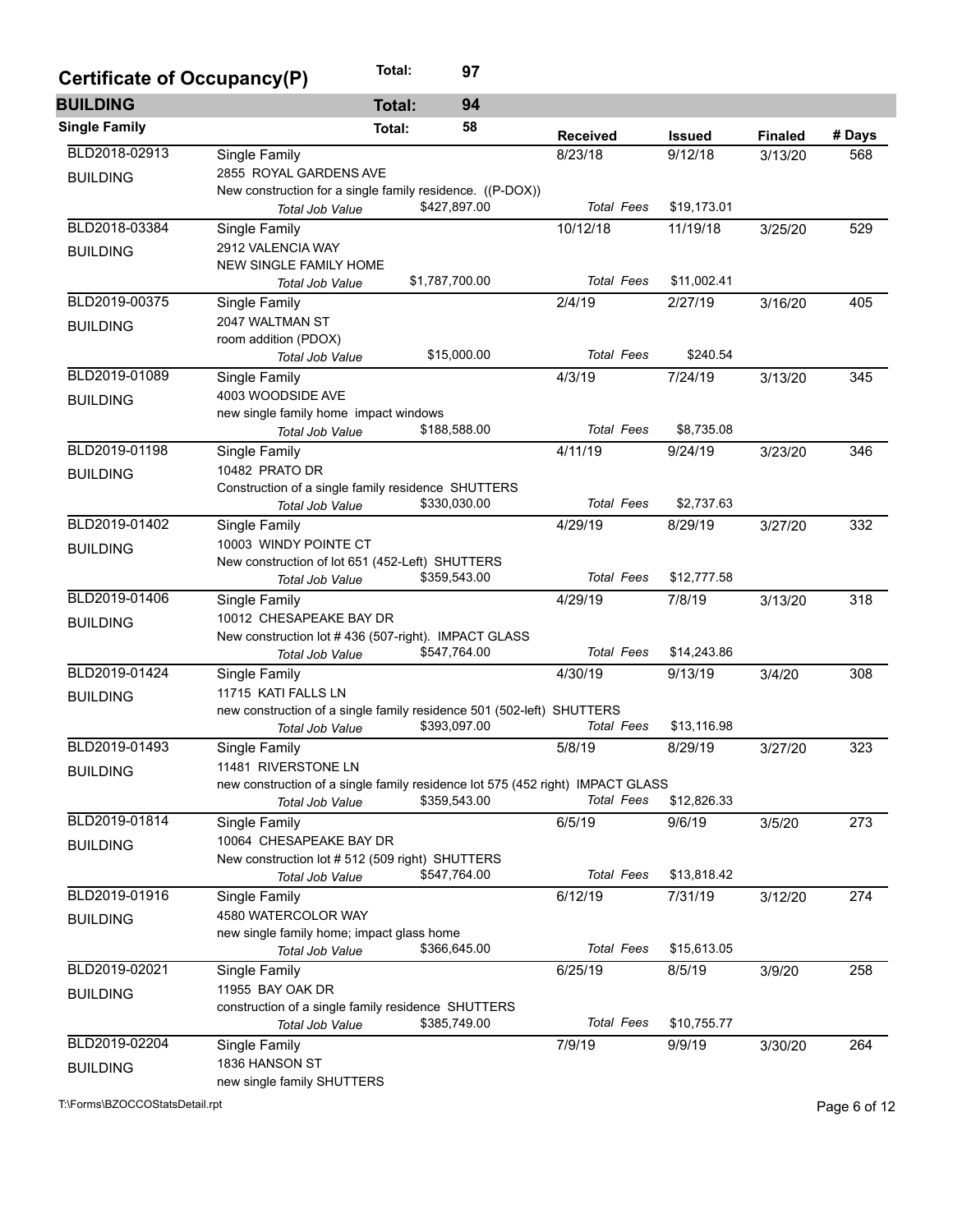| Certificate of Occupancy(P) |                                                                             | Total:        | 97           |                   |               |                |        |
|-----------------------------|-----------------------------------------------------------------------------|---------------|--------------|-------------------|---------------|----------------|--------|
| <b>BUILDING</b>             |                                                                             | <b>Total:</b> | 94           |                   |               |                |        |
| <b>Single Family</b>        |                                                                             | Total:        | 58           | <b>Received</b>   | <b>Issued</b> | <b>Finaled</b> | # Days |
| BLD2019-02204               | Single Family                                                               |               |              | 7/9/19            | 9/9/19        | 3/30/20        | 264    |
| <b>BUILDING</b>             | 1836 HANSON ST                                                              |               |              |                   |               |                |        |
|                             | new single family SHUTTERS                                                  |               |              |                   |               |                |        |
|                             | Total Job Value                                                             |               | \$239,899.00 | <b>Total Fees</b> | \$2,046.05    |                |        |
| BLD2019-02387               | Single Family                                                               |               |              | 7/29/19           | 9/9/19        | 3/23/20        | 238    |
| <b>BUILDING</b>             | 3416 FRANKLIN ST                                                            |               |              |                   |               |                |        |
|                             | new construction cbs home single family IMPACT GLASS                        |               |              |                   |               |                |        |
|                             | Total Job Value                                                             |               | \$198,263.00 | <b>Total Fees</b> | \$4,235.11    |                |        |
| BLD2019-02445               | Single Family                                                               |               |              | 8/5/19            | 9/24/19       | 3/23/20        | 231    |
| <b>BUILDING</b>             | 307 NOGALES ST                                                              |               |              |                   |               |                |        |
|                             | CBS single family home 1 car garage right side                              |               |              |                   |               |                |        |
|                             | <b>Total Job Value</b>                                                      |               | \$198,262.00 | <b>Total Fees</b> | \$10,655.07   |                |        |
| BLD2019-02480               | Single Family                                                               |               |              | 8/7/19            | 8/28/19       | 3/23/20        | 229    |
| <b>BUILDING</b>             | 11945 BAY OAK DR                                                            |               |              |                   |               |                |        |
|                             | Construction of a single family residence SHUTTERS                          |               |              |                   |               |                |        |
|                             | Total Job Value                                                             |               | \$521,067.00 | <b>Total Fees</b> | \$11,653.40   |                |        |
| BLD2019-02531               | Single Family                                                               |               |              | 8/9/19            | 10/2/19       | 3/27/20        | 230    |
| <b>BUILDING</b>             | 10094 CHESAPEAKE BAY DR                                                     |               |              |                   |               |                |        |
|                             | New Construction Detail # 517 (507-LEFT) IMPACT GLASS                       |               |              |                   |               |                |        |
|                             | Total Job Value                                                             |               | \$615,117.00 | <b>Total Fees</b> | \$14,503.41   |                |        |
| BLD2019-02561               | Single Family                                                               |               |              | 8/13/19           | 8/28/19       | 3/19/20        | 218    |
| <b>BUILDING</b>             | 10594 PRATO DR                                                              |               |              |                   |               |                |        |
|                             | Construction of a single family residence.                                  |               |              |                   |               |                |        |
|                             | <b>Total Job Value</b>                                                      |               | \$330,029.00 | <b>Total Fees</b> | \$2,788.94    |                |        |
| BLD2019-02604               | Single Family                                                               |               |              | 8/15/19           | 9/6/19        | 3/9/20         | 206    |
| <b>BUILDING</b>             | 4301 TEABERRY LN                                                            |               |              |                   |               |                |        |
|                             | Construction of a single family residence. Lot 32                           |               |              |                   |               |                |        |
|                             | Total Job Value                                                             |               | \$396,770.00 | <b>Total Fees</b> | \$10,993.89   |                |        |
| BLD2019-02606               | Single Family                                                               |               |              | 8/16/19           | 9/4/19        | 3/27/20        | 224    |
| <b>BUILDING</b>             | 11415 TIVERTON TRCE                                                         |               |              |                   |               |                |        |
|                             | construction of a new single family home IMPACT GLASS                       |               |              |                   |               |                |        |
|                             | <b>Total Job Value</b>                                                      |               | \$352,195.00 | <b>Total Fees</b> | \$11,065.58   |                |        |
| BLD2019-02644               | Single Family                                                               |               |              | 8/19/19           | 9/6/19        | 3/12/20        | 205    |
| <b>BUILDING</b>             | 4101 LEMONGRASS DR                                                          |               |              |                   |               |                |        |
|                             | construction of a single family residence                                   |               |              |                   |               |                |        |
|                             | Total Job Value                                                             |               | \$501,106.00 | <b>Total Fees</b> | \$11,706.19   |                |        |
| BLD2019-02646               | Single Family                                                               |               |              | 8/19/19           | 10/21/19      | 3/23/20        | 216    |
| <b>BUILDING</b>             | 4173 LEMONGRASS DR                                                          |               |              |                   |               |                |        |
|                             | construction of a single family residence                                   |               |              |                   |               |                |        |
|                             | Total Job Value                                                             |               | \$358,073.00 | <b>Total Fees</b> | \$10,802.25   |                |        |
| BLD2019-02647               | Single Family                                                               |               |              | 8/19/19           | 10/21/19      | 3/23/20        | 216    |
| <b>BUILDING</b>             | 4179 LEMONGRASS DR                                                          |               |              |                   |               |                |        |
|                             | construction of a single family residences                                  |               |              |                   |               |                |        |
|                             | Total Job Value                                                             |               | \$358,073.00 | <b>Total Fees</b> | \$10,852.25   |                |        |
| BLD2019-02649               | Single Family                                                               |               |              | 8/20/19           | 10/10/19      | 3/13/20        | 206    |
| <b>BUILDING</b>             | <b>1935 HIGH ST</b>                                                         |               |              |                   |               |                |        |
|                             | new construction single family, cbs block home IMPACT GLASS                 |               |              |                   |               |                |        |
|                             | Total Job Value                                                             |               | \$198,263.00 | <b>Total Fees</b> | \$1,491.63    |                |        |
| BLD2019-02657               | Single Family                                                               |               |              | 8/20/19           | 9/4/19        | 3/6/20         | 198    |
| <b>BUILDING</b>             | 3125 BIRCHIN LN                                                             |               |              |                   |               |                |        |
|                             | New construction of a single family home with NON impact windows and doors. |               |              |                   |               |                |        |

T:\Forms\BZOCCOStatsDetail.rpt Page 7 of 12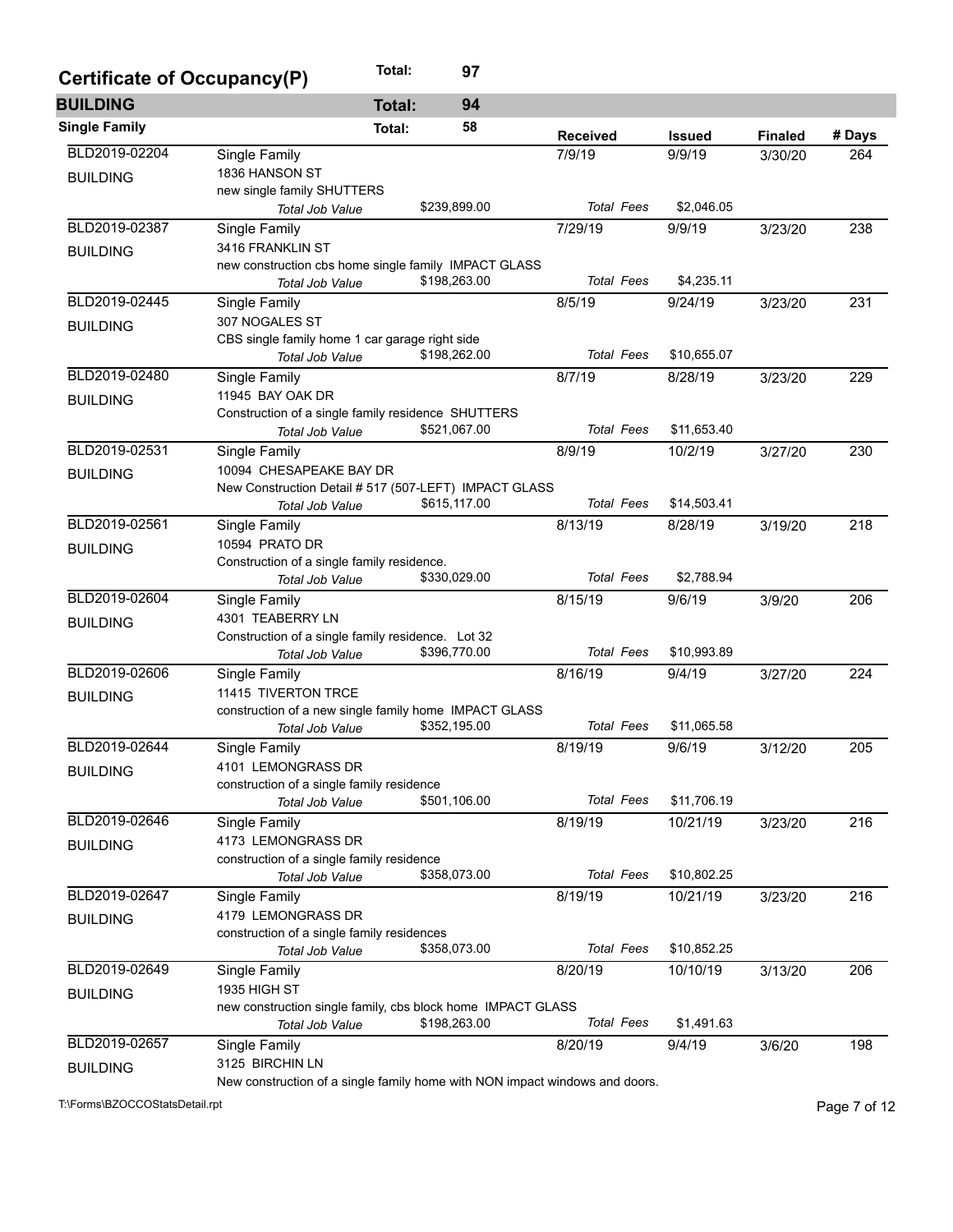| Certificate of Occupancy(P) |                                                                             | Total:        | 97           |                   |               |                |        |
|-----------------------------|-----------------------------------------------------------------------------|---------------|--------------|-------------------|---------------|----------------|--------|
| <b>BUILDING</b>             |                                                                             | <b>Total:</b> | 94           |                   |               |                |        |
| <b>Single Family</b>        |                                                                             | Total:        | 58           | <b>Received</b>   | <b>Issued</b> | <b>Finaled</b> | # Days |
| BLD2019-02657               | Single Family                                                               |               |              | 8/20/19           | 9/4/19        | 3/6/20         | 198    |
| <b>BUILDING</b>             | 3125 BIRCHIN LN                                                             |               |              |                   |               |                |        |
|                             | New construction of a single family home with NON impact windows and doors. |               |              |                   |               |                |        |
|                             | Total Job Value                                                             |               | \$384,279.00 | <b>Total Fees</b> | \$16,209.90   |                |        |
| BLD2019-02662               | Single Family                                                               |               |              | 8/20/19           | 9/3/19        | 3/23/20        | 215    |
| <b>BUILDING</b>             | 10566 PRATO DR                                                              |               |              |                   |               |                |        |
|                             | Construction of a single family residence                                   |               |              |                   |               |                |        |
|                             | Total Job Value                                                             |               | \$330,029.00 | <b>Total Fees</b> | \$2,788.94    |                |        |
| BLD2019-02676               | Single Family                                                               |               |              | 8/20/19           | 9/4/19        | 3/17/20        | 209    |
| <b>BUILDING</b>             | 11937 BAY OAK DR                                                            |               |              |                   |               |                |        |
|                             | Construction of a single family residence                                   |               |              |                   |               |                |        |
|                             | Total Job Value                                                             |               | \$403,628.00 | <b>Total Fees</b> | \$10,845.12   |                |        |
| BLD2019-02678               | Single Family                                                               |               |              | 8/21/19           | 9/25/19       | 3/13/20        | 205    |
| <b>BUILDING</b>             | 11854 CANTANZARO CT                                                         |               |              |                   |               |                |        |
|                             | Construction of a single family residence                                   |               |              |                   |               |                |        |
|                             | Total Job Value                                                             |               | \$321,947.00 | <b>Total Fees</b> | \$2,690.99    |                |        |
| BLD2019-02684               | Single Family                                                               |               |              | 8/21/19           | 9/5/19        | 3/2/20         | 194    |
| <b>BUILDING</b>             | 3118 BIRCHIN LN                                                             |               |              |                   |               |                |        |
|                             | New construction of a single family home with NON impact window and doors.  |               |              |                   |               |                |        |
|                             | Total Job Value                                                             |               | \$301,986.00 | <b>Total Fees</b> | \$15,976.24   |                |        |
| BLD2019-02686               | Single Family                                                               |               |              | 8/21/19           | 9/5/19        | 3/13/20        | 204    |
| <b>BUILDING</b>             | 3113 BIRCHIN LN                                                             |               |              |                   |               |                |        |
|                             | New construction of a single family home with NON impact windows and doors. |               |              |                   |               |                |        |
|                             | Total Job Value                                                             |               | \$335,295.00 | <b>Total Fees</b> | \$15,801.57   |                |        |
| BLD2019-02687               | Single Family                                                               |               |              | 8/21/19           | 9/5/19        | 3/2/20         | 193    |
| <b>BUILDING</b>             | 3122 BIRCHIN LN                                                             |               |              |                   |               |                |        |
|                             | New construction of a single family home with NON impact windows and doors. |               |              |                   |               |                |        |
|                             | Total Job Value                                                             |               | \$335,295.00 | <b>Total Fees</b> | \$16,032.17   |                |        |
| BLD2019-02722               | Single Family                                                               |               |              | 8/23/19           | 9/5/19        | 3/16/20        | 206    |
| <b>BUILDING</b>             | 11950 BAY OAK DR                                                            |               |              |                   |               |                |        |
|                             | Construction of a Single Family Residence. (Lot M027)                       |               |              |                   |               |                |        |
|                             | Total Job Value                                                             |               | \$399,607.00 | <b>Total Fees</b> | \$10,832.95   |                |        |
| BLD2019-02724               | Single Family                                                               |               |              | 8/23/19           | 9/17/19       | 3/20/20        | 210    |
| <b>BUILDING</b>             | 11911 BAY OAK DR                                                            |               |              |                   |               |                |        |
|                             | Construction of a Single Family Residence (Lot M017)                        |               |              |                   | \$10,939.79   |                |        |
|                             | Total Job Value                                                             |               | \$399,607.00 | Total Fees        |               |                |        |
| BLD2019-02725               | Single Family                                                               |               |              | 8/23/19           | 9/24/19       | 3/17/20        | 207    |
| <b>BUILDING</b>             | 11914 BAY OAK DR                                                            |               |              |                   |               |                |        |
|                             | Construction of a Single Family Residence (Lot M019)                        |               |              |                   |               |                |        |
|                             | Total Job Value                                                             |               | \$399,607.00 | <b>Total Fees</b> | \$10,832.95   |                |        |
| BLD2019-02771               | Single Family                                                               |               |              | 8/29/19           | 9/24/19       | 3/17/20        | 201    |
| <b>BUILDING</b>             | 10314 FONTANELLA DR                                                         |               |              |                   |               |                |        |
|                             | construction of a single family residence SHUTTERS                          |               | \$354,506.00 | <b>Total Fees</b> | \$2,862.68    |                |        |
|                             | Total Job Value                                                             |               |              |                   |               |                |        |
| BLD2019-02809               | Single Family                                                               |               |              | 9/4/19            | 9/24/19       | 3/26/20        | 203    |
| <b>BUILDING</b>             | 10504 PISTOIA DR                                                            |               |              |                   |               |                |        |
|                             | Construction of a single family residence.                                  |               | \$318,739.00 | <b>Total Fees</b> | \$2,773.97    |                |        |
| BLD2019-02817               | Total Job Value                                                             |               |              |                   |               |                |        |
|                             | Single Family                                                               |               |              | 9/4/19            | 9/18/19       | 3/24/20        | 201    |
| <b>BUILDING</b>             | 11855 ARBOR TRACE DR                                                        |               |              |                   |               |                |        |
|                             | Constrfuction of a single family residence                                  |               |              |                   |               |                |        |

T:\Forms\BZOCCOStatsDetail.rpt Page 8 of 12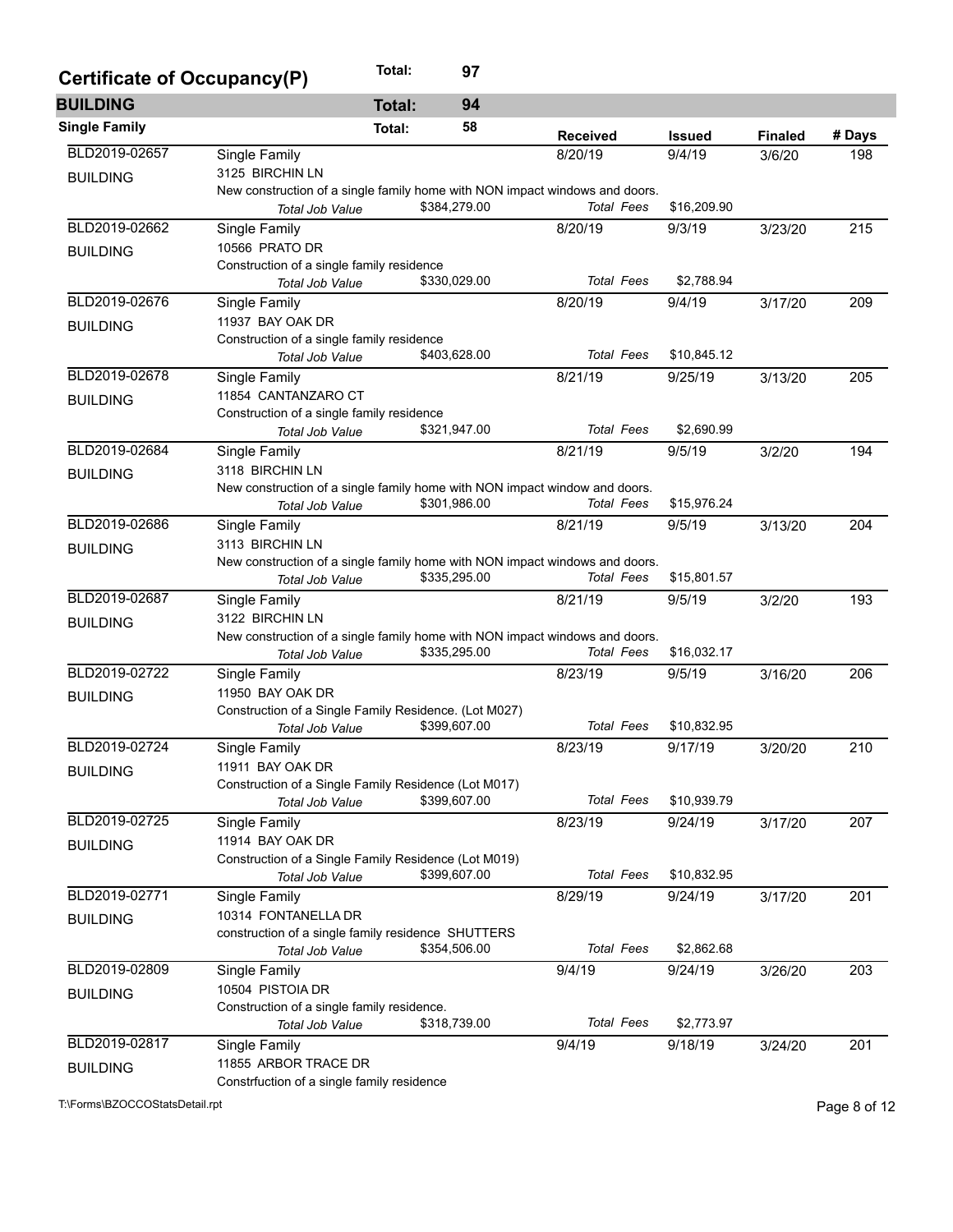| Certificate of Occupancy(P) |                                                                                | Total:        | 97           |                   |               |                |        |
|-----------------------------|--------------------------------------------------------------------------------|---------------|--------------|-------------------|---------------|----------------|--------|
| <b>BUILDING</b>             |                                                                                | <b>Total:</b> | 94           |                   |               |                |        |
| <b>Single Family</b>        |                                                                                | Total:        | 58           | <b>Received</b>   | <b>Issued</b> | <b>Finaled</b> | # Days |
| BLD2019-02817               | Single Family                                                                  |               |              | 9/4/19            | 9/18/19       | 3/24/20        | 201    |
| <b>BUILDING</b>             | 11855 ARBOR TRACE DR                                                           |               |              |                   |               |                |        |
|                             | Constrfuction of a single family residence                                     |               |              |                   |               |                |        |
|                             | Total Job Value                                                                |               | \$392,817.00 | <b>Total Fees</b> | \$11,134.38   |                |        |
| BLD2019-02818               | Single Family                                                                  |               |              | 9/4/19            | 9/17/19       | 3/11/20        | 188    |
| <b>BUILDING</b>             | 11849 ARBOR TRACE DR                                                           |               |              |                   |               |                |        |
|                             | Construction of a single family residence                                      |               |              |                   |               |                |        |
|                             | <b>Total Job Value</b>                                                         |               | \$318,740.00 | Total Fees        | \$10,328.23   |                |        |
| BLD2019-02820               | Single Family                                                                  |               |              | 9/4/19            | 9/17/19       | 3/17/20        | 194    |
| <b>BUILDING</b>             | 11910 BAY OAK DR                                                               |               |              |                   |               |                |        |
|                             | Construction of a single family residence<br><b>Total Job Value</b>            |               | \$399,607.00 | Total Fees        | \$10,932.95   |                |        |
| BLD2019-02837               | Single Family                                                                  |               |              | 9/5/19            | 10/15/19      | 3/11/20        | 187    |
|                             | 10858 MAITLAND WAY                                                             |               |              |                   |               |                |        |
| <b>BUILDING</b>             | Construction of a new single family home. SHUTTERS                             |               |              |                   |               |                |        |
|                             | Total Job Value                                                                |               | \$409,791.00 | <b>Total Fees</b> | \$11,230.05   |                |        |
| BLD2019-02839               | Single Family                                                                  |               |              | 9/5/19            | 10/15/19      | 3/12/20        | 188    |
| <b>BUILDING</b>             | 12031 WESTMORELAND WAY                                                         |               |              |                   |               |                |        |
|                             | Construction of a new single family home SHUTTERS                              |               |              |                   |               |                |        |
|                             | Total Job Value                                                                |               | \$254,604.00 | <b>Total Fees</b> | \$10,348.45   |                |        |
| BLD2019-02846               | Single Family                                                                  |               |              | 9/6/19            | 10/15/19      | 3/16/20        | 192    |
| <b>BUILDING</b>             | 11326 TIVERTON TRCE                                                            |               |              |                   |               |                |        |
|                             | CONSTRUCTION OF A NEW SINGLE FAMILY HOME SHUTTERS                              |               |              |                   |               |                |        |
|                             | <b>Total Job Value</b>                                                         |               | \$349,050.00 | <b>Total Fees</b> | \$11,039.78   |                |        |
| BLD2019-02858               | Single Family                                                                  |               |              | 9/6/19            | 9/25/19       | 3/24/20        | 199    |
| <b>BUILDING</b>             | 10311 FONTANELLA DR                                                            |               |              |                   |               |                |        |
|                             | Construction of a Single Family Residence<br>Total Job Value                   |               | \$354,506.00 | <b>Total Fees</b> | \$2,922.68    |                |        |
| BLD2019-02905               | Single Family                                                                  |               |              | 9/12/19           | 9/25/19       | 3/19/20        | 189    |
|                             | 10303 FONTANELLA DR                                                            |               |              |                   |               |                |        |
| <b>BUILDING</b>             | Single family home                                                             |               |              |                   |               |                |        |
|                             | <b>Total Job Value</b>                                                         |               | \$318,740.00 | Total Fees        | \$2,673.97    |                |        |
| BLD2019-02912               | Single Family                                                                  |               |              | 9/13/19           | 10/21/19      | 3/26/20        | 195    |
| <b>BUILDING</b>             | 4326 BLUEGRASS DR                                                              |               |              |                   |               |                |        |
|                             | Construction of a single family residence. LOT 168 SHUTTERS                    |               |              |                   |               |                |        |
|                             | Total Job Value                                                                |               | \$318,740.00 | <b>Total Fees</b> | \$10,562.29   |                |        |
| BLD2019-03050               | Single Family                                                                  |               |              | 9/26/19           | 10/7/19       | 3/5/20         | 161    |
| <b>BUILDING</b>             | 4325 TEABERRY LN                                                               |               |              |                   |               |                |        |
|                             | Construction of a single Family Residence.                                     |               |              |                   |               |                |        |
|                             | Total Job Value                                                                |               | \$354,506.00 | <b>Total Fees</b> | \$10,049.93   |                |        |
| BLD2019-03078               | Single Family                                                                  |               |              | 9/30/19           | 10/11/19      | 3/30/20        | 181    |
| <b>BUILDING</b>             | 11694 KATI FALLS LN<br>New construction Lot # SF LOT 445 (507-Right). SHUTTERS |               |              |                   |               |                |        |
|                             | Total Job Value                                                                |               | \$608,867.00 | <b>Total Fees</b> | \$13,232.99   |                |        |
| BLD2019-03182               | Single Family                                                                  |               |              | 10/9/19           | 10/31/19      | 3/16/20        | 159    |
|                             | 3065 BIRCHIN LN                                                                |               |              |                   |               |                |        |
| <b>BUILDING</b>             | new construction of a single family home with non-impact windows and doors     |               |              |                   |               |                |        |
|                             | Total Job Value                                                                |               | \$380,451.00 | <b>Total Fees</b> | \$15,414.71   |                |        |
| BLD2019-03219               | Single Family                                                                  |               |              | 10/11/19          | 10/21/19      | 3/13/20        | 154    |
| <b>BUILDING</b>             | 4277 BLUEGRASS DR                                                              |               |              |                   |               |                |        |
|                             | Construction of a single family residence.                                     |               |              |                   |               |                |        |

T:\Forms\BZOCCOStatsDetail.rpt Page 9 of 12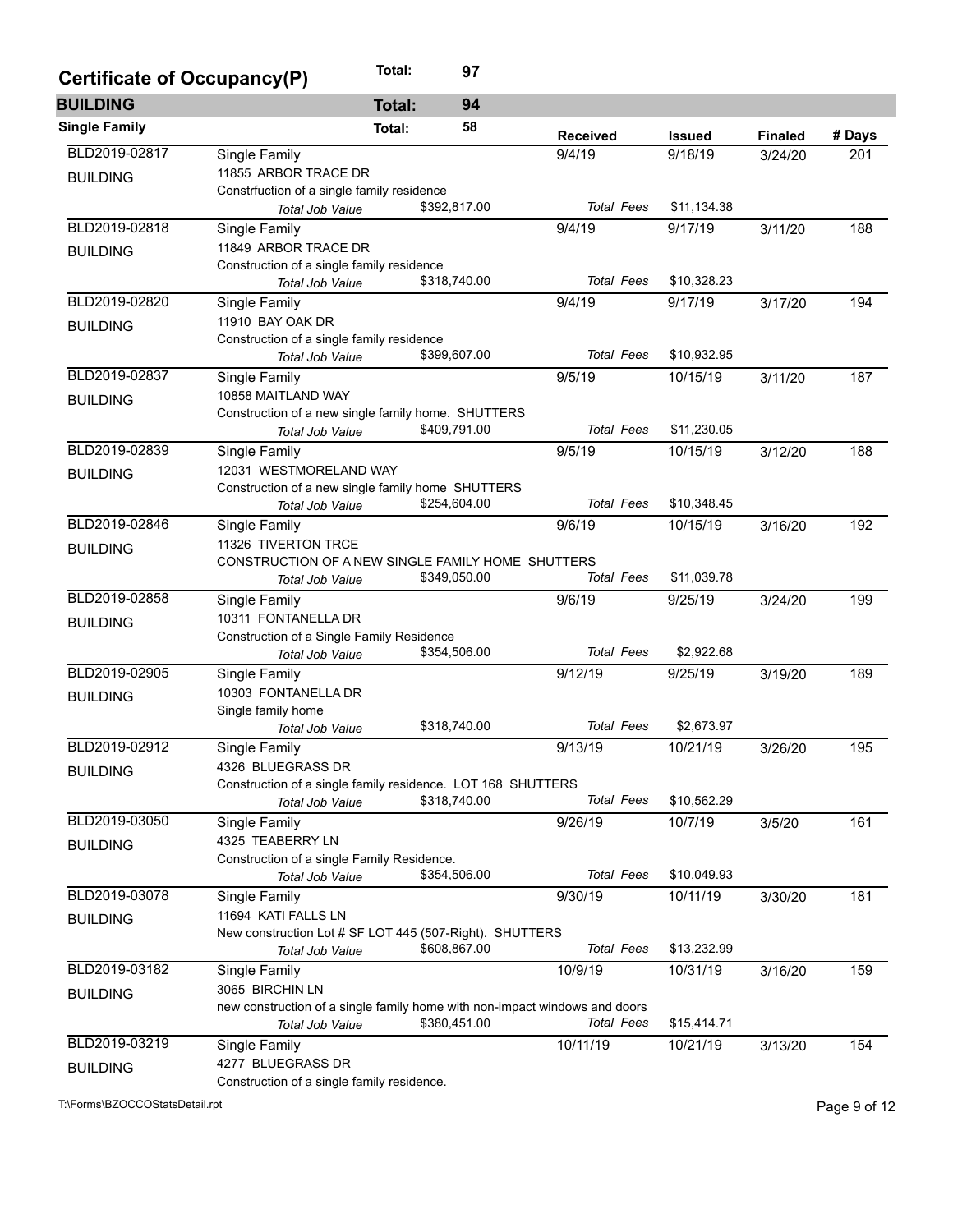| Certificate of Occupancy(P)   |                                                                           | Total:        | 97           |                   |               |                |        |
|-------------------------------|---------------------------------------------------------------------------|---------------|--------------|-------------------|---------------|----------------|--------|
| <b>BUILDING</b>               |                                                                           | <b>Total:</b> | 94           |                   |               |                |        |
| <b>Single Family</b>          |                                                                           | Total:        | 58           | <b>Received</b>   | <b>Issued</b> | <b>Finaled</b> | # Days |
| BLD2019-03219                 | Single Family                                                             |               |              | 10/11/19          | 10/21/19      | 3/13/20        | 154    |
| <b>BUILDING</b>               | 4277 BLUEGRASS DR                                                         |               |              |                   |               |                |        |
|                               | Construction of a single family residence.                                |               |              |                   |               |                |        |
|                               | Total Job Value                                                           |               | \$318,740.00 | <b>Total Fees</b> | \$9,883.58    |                |        |
| BLD2019-03220                 | Single Family                                                             |               |              | 10/11/19          | 10/22/19      | 3/20/20        | 161    |
| <b>BUILDING</b>               | 4312 TEABERRY LN                                                          |               |              |                   |               |                |        |
|                               | Construction of a single family residence. SHUTTERS                       |               |              |                   |               |                |        |
|                               | Total Job Value                                                           |               | \$496,114.00 | <b>Total Fees</b> | \$10,691.45   |                |        |
| BLD2019-03257                 | Single Family                                                             |               |              | 10/14/19          | 10/31/19      | 3/19/20        | 157    |
| <b>BUILDING</b>               | 11805 CLIFTON TER                                                         |               |              |                   |               |                |        |
|                               | construction of a new single family home SHUTTERS                         |               |              |                   |               |                |        |
|                               | Total Job Value                                                           |               | \$348,686.00 | <b>Total Fees</b> | \$10,161.69   |                |        |
| BLD2019-03260                 | Single Family                                                             |               |              | 10/14/19          | 10/31/19      | 3/13/20        | 151    |
| <b>BUILDING</b>               | 11450 TIVERTON TRCE                                                       |               |              |                   |               |                |        |
|                               | Construction of a New Single Family Home. LOT# 1300 SHUTTERS              |               |              |                   |               |                |        |
|                               | Total Job Value                                                           |               | \$480,474.00 | <b>Total Fees</b> | \$10,723.11   |                |        |
| BLD2019-03262                 | Single Family                                                             |               |              | 10/14/19          | 11/12/19      | 3/25/20        | 163    |
| <b>BUILDING</b>               | 11415 BATTERSEA PL                                                        |               |              |                   |               |                |        |
|                               | Construction of a New Single Family Home. LOT#1182 IMPACT GLASS           |               |              |                   |               |                |        |
|                               | <b>Total Job Value</b>                                                    |               | \$495,023.00 | <b>Total Fees</b> | \$10,742.37   |                |        |
| BLD2019-03371                 | Single Family                                                             |               |              | 10/25/19          | 11/12/19      | 3/16/20        | 143    |
| <b>BUILDING</b>               | 3918 SPOTTED EAGLE WAY                                                    |               |              |                   |               |                |        |
|                               | Construction of a New Single Family Home. Lot #4                          |               | \$297,644.00 | <b>Total Fees</b> | \$7,937.50    |                |        |
|                               | Total Job Value                                                           |               |              |                   |               |                |        |
| BLD2019-03372                 | Single Family                                                             |               |              | 10/25/19          | 11/12/19      | 3/16/20        | 143    |
| <b>BUILDING</b>               | 3993 SPOTTED EAGLE WAY                                                    |               |              |                   |               |                |        |
|                               | Construction of a New single Family Home. Lot #160                        |               | \$448,709.00 | <b>Total Fees</b> | \$8,597.84    |                |        |
|                               | Total Job Value                                                           |               |              |                   |               |                |        |
| BLD2019-03375                 | Single Family                                                             |               |              | 10/25/19          | 11/12/19      | 3/16/20        | 143    |
| <b>BUILDING</b>               | 4006 SPOTTED EAGLE WAY                                                    |               |              |                   |               |                |        |
|                               | Construction of a new single family home. Lot #118<br>Total Job Value     |               | \$331,955.00 | <b>Total Fees</b> | \$8,051.90    |                |        |
|                               |                                                                           |               | 21           |                   |               |                |        |
| <b>Single Family Attached</b> |                                                                           | Total:        |              | <b>Received</b>   | <b>Issued</b> | <b>Finaled</b> | # Days |
| BLD2018-03914                 | Single Family Attached                                                    |               |              | 12/6/18           | 12/26/18      | 3/24/20        | 473    |
| <b>BUILDING</b>               | 4430 DUTCHESS PARK RD                                                     |               |              |                   |               |                |        |
|                               | New construction of a single family SHUTTERS                              |               |              |                   |               |                |        |
|                               | Total Job Value                                                           |               | \$257,150.00 | <b>Total Fees</b> | \$11,965.10   |                |        |
| BLD2019-01471                 | Single Family Attached                                                    |               |              | 5/6/19            | 9/6/19        | 3/10/20        | 308    |
| <b>BUILDING</b>               | 11881 LAKEWOOD PRESERVE PL                                                |               |              |                   |               |                |        |
|                               | new construction of a single family residence lot 704 (32 right) SHUTTERS |               |              |                   |               |                |        |
|                               | Total Job Value                                                           |               | \$288,271.00 | <b>Total Fees</b> | \$10,573.50   |                |        |
| BLD2019-01472                 | Single Family Attached                                                    |               |              | 5/7/19            | 9/6/19        | 3/10/20        | 308    |
| <b>BUILDING</b>               | 11875 LAKEWOOD PRESERVE PL                                                |               |              |                   |               |                |        |
|                               | New construction Lot #703 (35 Left) SHUTTERS                              |               |              |                   |               |                |        |
|                               | Total Job Value                                                           |               | \$340,561.00 | <b>Total Fees</b> | \$11,065.19   |                |        |
| BLD2019-02064                 | Single Family Attached                                                    |               |              | 6/27/19           | 9/17/19       | 3/13/20        | 259    |
| <b>BUILDING</b>               | 3713 CROFTON CT                                                           |               |              |                   |               |                |        |
|                               | New construction of a 4 unit townhome with NON impact windows and doors   |               |              |                   |               |                |        |
|                               | Total Job Value                                                           |               | \$280,307.00 | <b>Total Fees</b> | \$11,670.04   |                |        |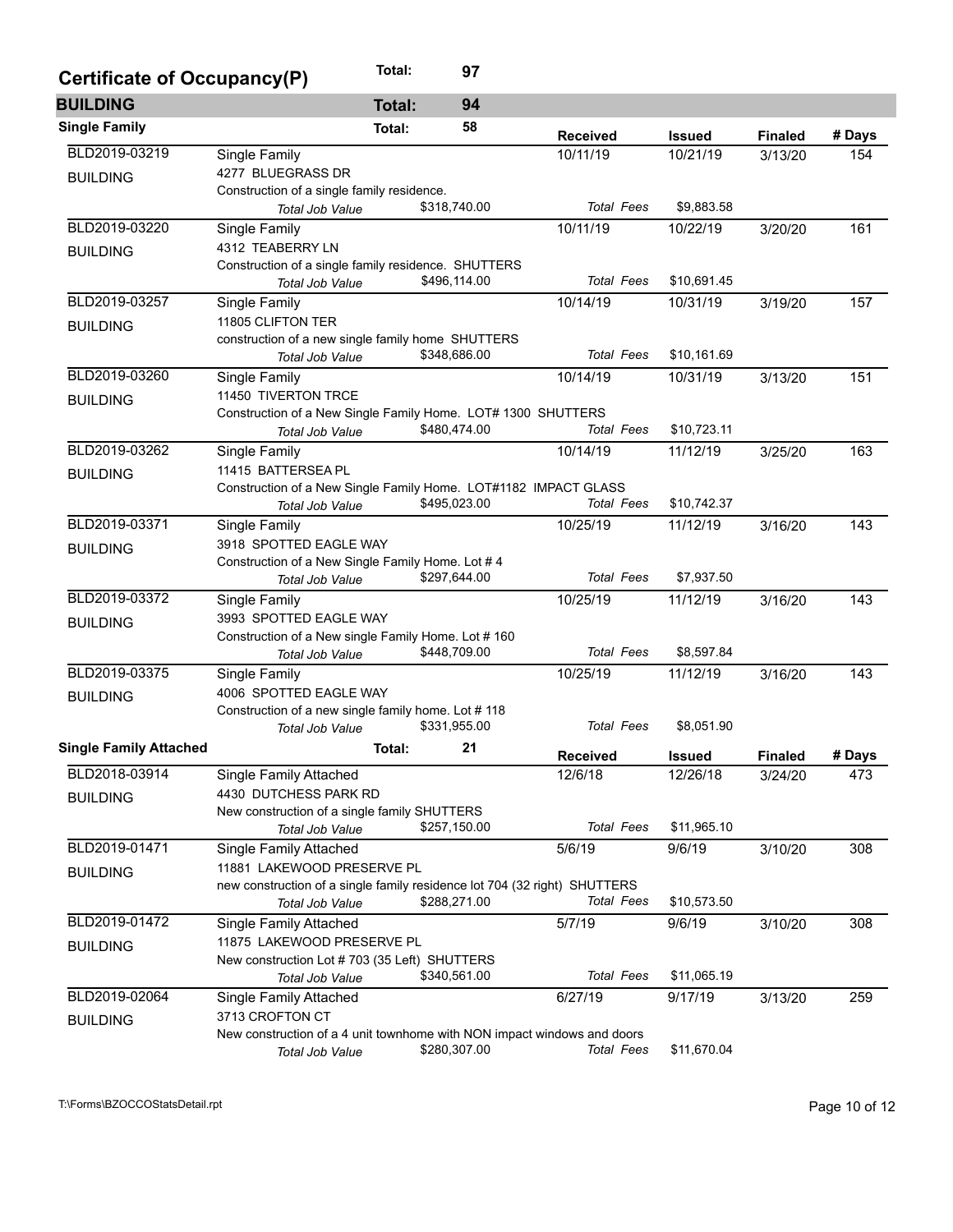| Certificate of Occupancy(P)   |                                                                                                      | Total:        | 97           |                   |               |                |        |
|-------------------------------|------------------------------------------------------------------------------------------------------|---------------|--------------|-------------------|---------------|----------------|--------|
| <b>BUILDING</b>               |                                                                                                      | <b>Total:</b> | 94           |                   |               |                |        |
| <b>Single Family Attached</b> |                                                                                                      | Total:        | 21           | <b>Received</b>   | <b>Issued</b> | <b>Finaled</b> | # Days |
| BLD2019-02065                 | <b>Single Family Attached</b>                                                                        |               |              | 6/27/19           | 9/17/19       | 3/13/20        | 259    |
| <b>BUILDING</b>               | 3715 CROFTON CT                                                                                      |               |              |                   |               |                |        |
|                               | New construction of a 4 unit townhome with NON impact windows and doors                              |               |              |                   |               |                |        |
|                               | Total Job Value                                                                                      |               | \$266,486.00 | <b>Total Fees</b> | \$11,592.94   |                |        |
| BLD2019-02067                 | Single Family Attached                                                                               |               |              | 6/27/19           | 9/17/19       | 3/17/20        | 263    |
| <b>BUILDING</b>               | 3717 CROFTON CT                                                                                      |               |              |                   |               |                |        |
|                               | New construction of a 4 unit townhome with NON impact windows and doors                              |               |              |                   |               |                |        |
|                               | Total Job Value                                                                                      |               | \$266,486.00 | Total Fees        | \$11,592.94   |                |        |
| BLD2019-02068                 | Single Family Attached                                                                               |               |              | 6/27/19           | 9/17/19       | 3/13/20        | 259    |
| <b>BUILDING</b>               | 3719 CROFTON CT                                                                                      |               |              |                   |               |                |        |
|                               | New construction of a 4 unit townhome with NON impact windows and doors                              |               |              |                   |               |                |        |
|                               | Total Job Value                                                                                      |               | \$280,307.00 | <b>Total Fees</b> | \$11,670.04   |                |        |
| BLD2019-02101                 | Single Family Attached                                                                               |               |              | 6/28/19           | 7/25/19       | 3/2/20         | 248    |
| <b>BUILDING</b>               | 4438 DUTCHESS PARK RD                                                                                |               |              |                   |               |                |        |
|                               | New construction of a 2 unit attached Villa with NON impact windows and doors                        |               |              |                   |               |                |        |
|                               | Total Job Value                                                                                      |               | \$259,738.00 | <b>Total Fees</b> | \$11,637.96   |                |        |
| BLD2019-02102                 | Single Family Attached                                                                               |               |              | 6/28/19           | 8/13/19       | 3/18/20        | 264    |
| <b>BUILDING</b>               | 4434 DUTCHESS PARK RD                                                                                |               |              |                   |               |                |        |
|                               | New construction of a 2 unit attached Villa with NON impact windows and doors                        |               |              |                   |               |                |        |
|                               | Total Job Value                                                                                      |               | \$259,738.00 | <b>Total Fees</b> | \$11,559.28   |                |        |
| BLD2019-02493                 | Single Family Attached                                                                               |               |              | 8/7/19            | 8/21/19       | 3/13/20        | 218    |
| <b>BUILDING</b>               | 4442 DUTCHESS PARK RD                                                                                |               |              |                   |               |                |        |
|                               | New construction of a single family home attached 2 unit villa with NON impact windows and doors.    |               |              |                   |               |                |        |
|                               | <b>SHUTTERS</b>                                                                                      |               |              |                   |               |                |        |
|                               | <b>Total Job Value</b>                                                                               |               | \$259,738.00 | <b>Total Fees</b> | \$11,759.28   |                |        |
| BLD2019-02494                 | Single Family Attached                                                                               |               |              | 8/7/19            | 8/21/19       | 3/3/20         | 208    |
| <b>BUILDING</b>               | 4446 DUTCHESS PARK RD                                                                                |               |              |                   |               |                |        |
|                               | New construction of a single family attache 2 unit villa with NON impact windows and doors. SHUTTERS |               |              |                   |               |                |        |
|                               | <b>Total Job Value</b>                                                                               |               | \$259,738.00 | <b>Total Fees</b> | \$11,759.28   |                |        |
| BLD2019-02640                 | Single Family Attached                                                                               |               |              | 8/19/19           | 10/21/19      | 3/23/20        | 216    |
| <b>BUILDING</b>               | 3621 CRIMSON LN                                                                                      |               |              |                   |               |                |        |
|                               | Construction of a single family residence.                                                           |               |              |                   |               |                |        |
|                               | <b>Total Job Value</b>                                                                               |               | \$267,085.00 | <b>Total Fees</b> | \$7,653.98    |                |        |
| BLD2019-02813                 | Single Family Attached                                                                               |               |              | 9/4/19            | 10/2/19       | 3/30/20        | 207    |
| <b>BUILDING</b>               | 11911 LAKEWOOD PRESERVE PL                                                                           |               |              |                   |               |                |        |
|                               | new construction of a single family attached lot 709 (35 left) SHUTTERS                              |               |              |                   |               |                |        |
|                               | Total Job Value                                                                                      |               | \$337,168.00 | <b>Total Fees</b> | \$10,966.13   |                |        |
| BLD2019-02814                 | Single Family Attached                                                                               |               |              | 9/4/19            | 10/2/19       | 3/30/20        | 207    |
| <b>BUILDING</b>               | 11917 LAKEWOOD PRESERVE PL                                                                           |               |              |                   |               |                |        |
|                               | new construction lot 710 (32 right)                                                                  |               |              |                   |               |                |        |
|                               | Total Job Value                                                                                      |               | \$285,399.00 | <b>Total Fees</b> | \$10,725.48   |                |        |
| BLD2019-02843                 | Single Family Attached                                                                               |               |              | 9/6/19            | 10/21/19      | 3/27/20        | 203    |
| <b>BUILDING</b>               | 4188 BISQUE LN                                                                                       |               |              |                   |               |                |        |
|                               | Construction of a single family residence SHUTTERS                                                   |               |              |                   |               |                |        |
|                               | Total Job Value                                                                                      |               | \$261,151.00 | <b>Total Fees</b> | \$7,720.91    |                |        |
| BLD2019-02845                 | Single Family Attached                                                                               |               |              | 9/6/19            | 10/21/19      | 3/27/20        | 203    |
| <b>BUILDING</b>               | 4184 BISQUE LN                                                                                       |               |              |                   |               |                |        |
|                               | Construction of a single family residence SHUTTERS                                                   |               |              |                   |               |                |        |
|                               | Total Job Value                                                                                      |               | \$264,424.00 | <b>Total Fees</b> | \$7,738.05    |                |        |